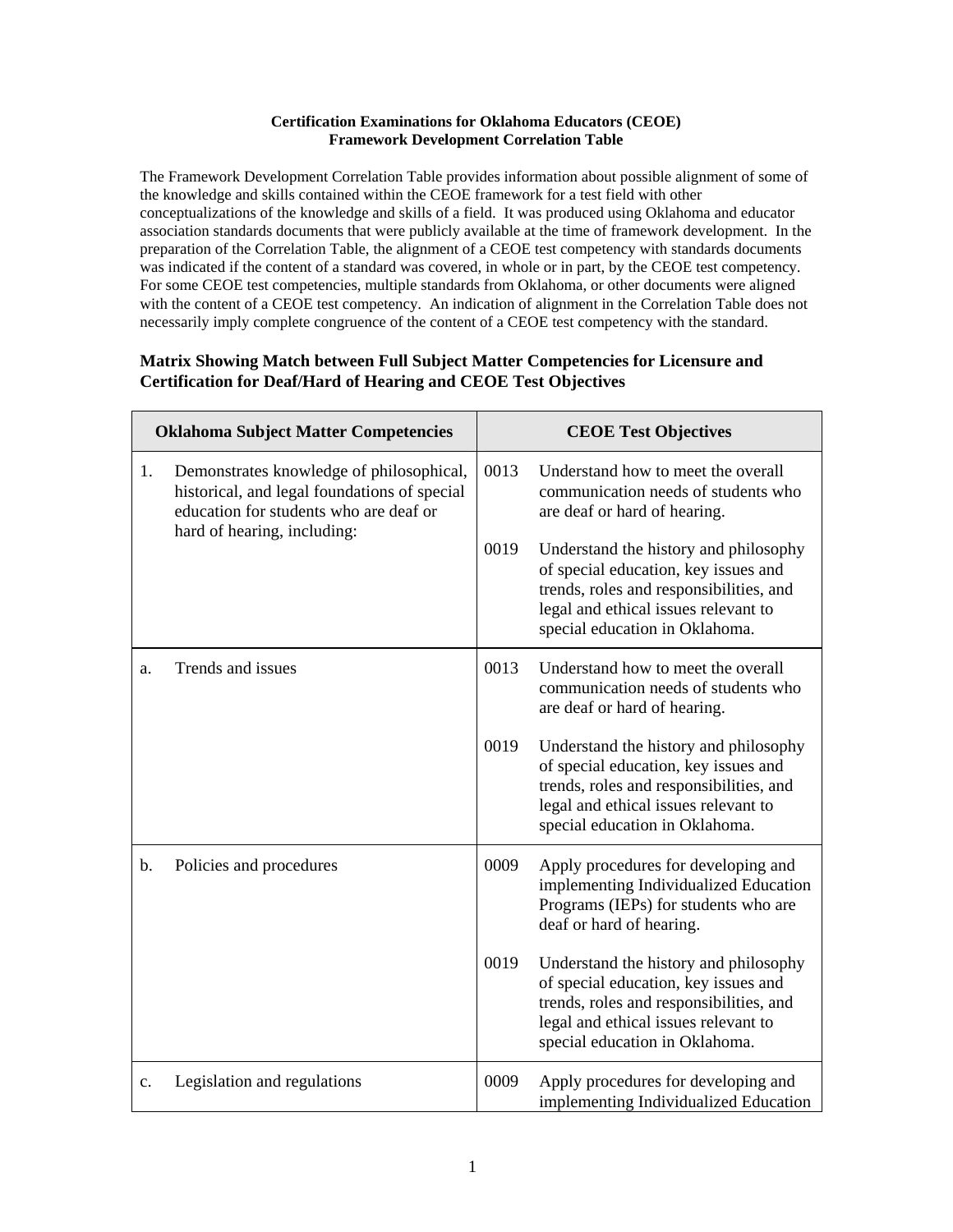| <b>Oklahoma Subject Matter Competencies</b> |                                                                                                                         | <b>CEOE Test Objectives</b> |                                                                                                                                                                                                                                                                        |
|---------------------------------------------|-------------------------------------------------------------------------------------------------------------------------|-----------------------------|------------------------------------------------------------------------------------------------------------------------------------------------------------------------------------------------------------------------------------------------------------------------|
|                                             |                                                                                                                         | 0019                        | Programs (IEPs) for students who are<br>deaf or hard of hearing.<br>Understand the history and philosophy<br>of special education, key issues and<br>trends, roles and responsibilities, and<br>legal and ethical issues relevant to<br>special education in Oklahoma. |
| 2.                                          | Demonstrates knowledge of<br>characteristics and development of<br>students who are deaf or hard of hearing,            | 0001                        | Understand human development and<br>learning and the effects of hearing loss<br>on development and learning.                                                                                                                                                           |
|                                             | including:                                                                                                              | 0002                        | Understand processes involved in<br>hearing and characteristics of all types<br>and degrees of hearing loss.                                                                                                                                                           |
|                                             |                                                                                                                         | 0003                        | Understand language (including oral,<br>written, and sign language) and<br>language development.                                                                                                                                                                       |
|                                             |                                                                                                                         | 0004                        | Understand speech and speech<br>development.                                                                                                                                                                                                                           |
| a.                                          | Communication features (visual, spatial,<br>tactile, auditory) necessary to enhance<br>cognitive, emotional, and social | 0001                        | Understand human development and<br>learning and the effects of hearing loss<br>on development and learning.                                                                                                                                                           |
|                                             | development                                                                                                             | 0003                        | Understand language (including oral,<br>written, and sign language) and<br>language development.                                                                                                                                                                       |
|                                             |                                                                                                                         | 0004                        | Understand speech and speech<br>development.                                                                                                                                                                                                                           |
|                                             |                                                                                                                         | 0010                        | Understand how to establish a positive<br>and productive learning environment<br>for all students.                                                                                                                                                                     |
|                                             |                                                                                                                         | 0013                        | Understand how to meet the overall<br>communication needs of students who<br>are deaf or hard of hearing.                                                                                                                                                              |
|                                             |                                                                                                                         | 0015                        | Understand how to promote<br>independent living competence and<br>self-advocacy in students who are deaf<br>or hard of hearing.                                                                                                                                        |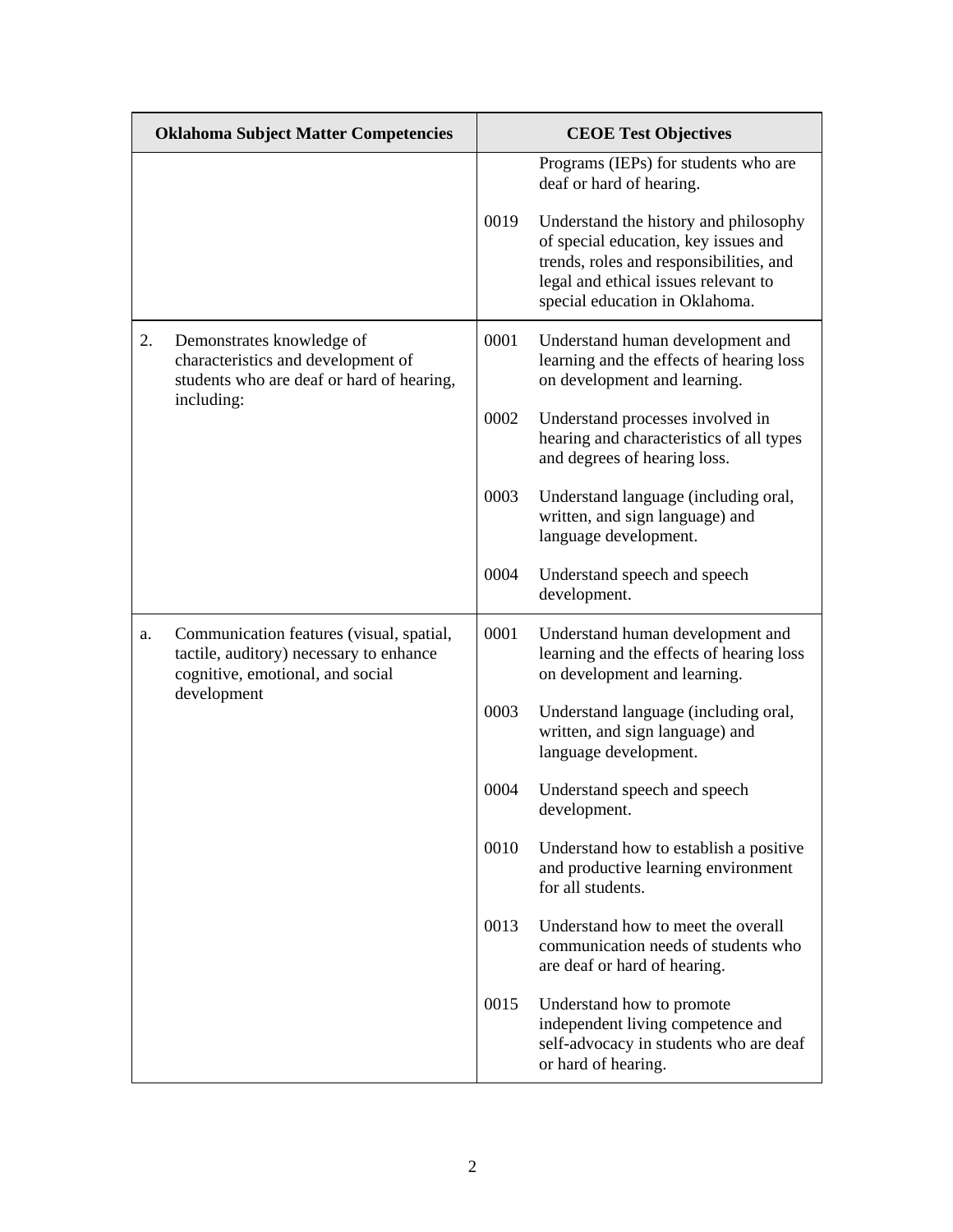| <b>Oklahoma Subject Matter Competencies</b> |                                                                                                                                                                                                                         | <b>CEOE Test Objectives</b> |                                                                                                                                                                |
|---------------------------------------------|-------------------------------------------------------------------------------------------------------------------------------------------------------------------------------------------------------------------------|-----------------------------|----------------------------------------------------------------------------------------------------------------------------------------------------------------|
| b.                                          | Etiologies (causes) of hearing loss                                                                                                                                                                                     | 0002                        | Understand processes involved in<br>hearing and characteristics of all types<br>and degrees of hearing loss.                                                   |
| c.                                          | Effects of onset of hearing loss, age of<br>identification, and provision of services                                                                                                                                   | 0002                        | Understand processes involved in<br>hearing and characteristics of all types<br>and degrees of hearing loss.                                                   |
| 3.                                          | Demonstrates knowledge and skills in<br>assessment, diagnosis, evaluation, and<br>eligibility determination within the<br>multidisciplinary team process for<br>students who are deaf or hard of hearing,<br>including: | 0005                        | Understand assessment procedures for<br>evaluating individual differences and<br>making placement and programming<br>decisions for students with disabilities. |
|                                             |                                                                                                                                                                                                                         | 0006                        | Interpret assessment results in the area<br>of auditory functioning.                                                                                           |
|                                             |                                                                                                                                                                                                                         | 0007                        | Apply procedures for assessing the<br>receptive and expressive language of<br>students who are deaf or hard of<br>hearing.                                     |
|                                             |                                                                                                                                                                                                                         | 0008                        | Apply procedures for assessing the<br>intellectual performance and academic<br>achievement of students who are deaf<br>or hard of hearing.                     |
|                                             |                                                                                                                                                                                                                         | 0009                        | Apply procedures for developing and<br>implementing Individualized Education<br>Programs (IEPs) for students who are<br>deaf or hard of hearing.               |
| a.                                          | Use of the natural/native/preferred<br>language or mode of communication of<br>the student                                                                                                                              | 0013                        | Understand how to meet the overall<br>communication needs of students who<br>are deaf or hard of hearing.                                                      |
| b.                                          | Interpretation of results for use in<br>educational programming                                                                                                                                                         | 0005                        | Understand assessment procedures for<br>evaluating individual differences and<br>making placement and programming<br>decisions for students with disabilities. |
|                                             |                                                                                                                                                                                                                         | 0006                        | Interpret assessment results in the area<br>of auditory functioning.                                                                                           |
|                                             |                                                                                                                                                                                                                         | 0007                        | Apply procedures for assessing the<br>receptive and expressive language of<br>students who are deaf or hard of<br>hearing.                                     |
|                                             |                                                                                                                                                                                                                         | 0008                        | Apply procedures for assessing the<br>intellectual performance and academic                                                                                    |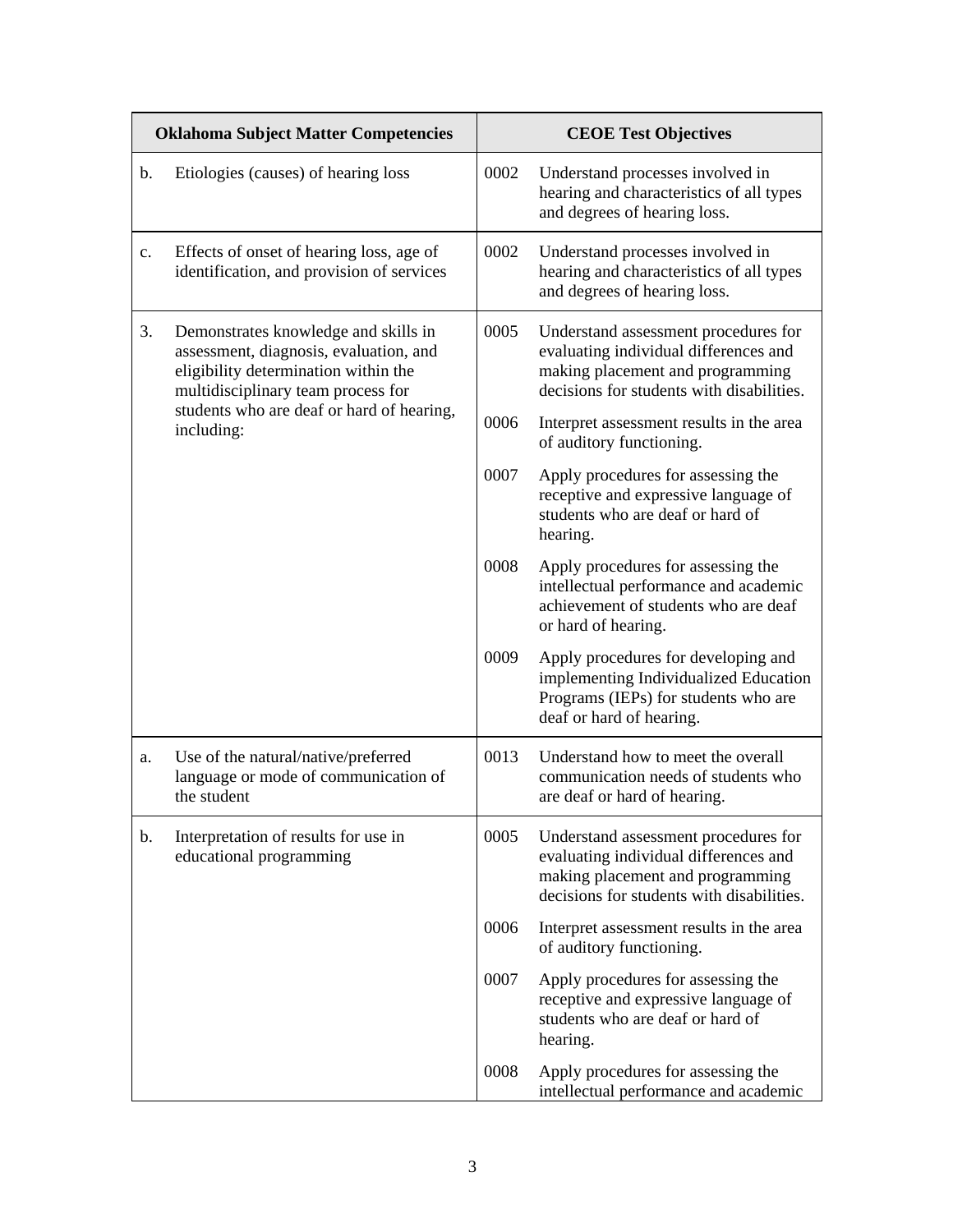| <b>Oklahoma Subject Matter Competencies</b> |                                                                                                                                                                                                                                                                                 | <b>CEOE Test Objectives</b> |                                                                                                                                                  |
|---------------------------------------------|---------------------------------------------------------------------------------------------------------------------------------------------------------------------------------------------------------------------------------------------------------------------------------|-----------------------------|--------------------------------------------------------------------------------------------------------------------------------------------------|
|                                             |                                                                                                                                                                                                                                                                                 |                             | achievement of students who are deaf<br>or hard of hearing.                                                                                      |
|                                             |                                                                                                                                                                                                                                                                                 | 0009                        | Apply procedures for developing and<br>implementing Individualized Education<br>Programs (IEPs) for students who are<br>deaf or hard of hearing. |
| 4.                                          | Understands and demonstrates knowledge<br>of the individualized education program<br>(IEP) process by:                                                                                                                                                                          | 0009                        | Apply procedures for developing and<br>implementing Individualized Education<br>Programs (IEPs) for students who are<br>deaf or hard of hearing. |
| a.                                          | Using assessment results, in partnership<br>with team members, to develop the IEP                                                                                                                                                                                               | 0009                        | Apply procedures for developing and<br>implementing Individualized Education<br>Programs (IEPs) for students who are<br>deaf or hard of hearing. |
| b.                                          | Monitoring IEP progress                                                                                                                                                                                                                                                         | 0009                        | Apply procedures for developing and<br>implementing Individualized Education<br>Programs (IEPs) for students who are<br>deaf or hard of hearing. |
| 5.                                          | Demonstrates knowledge and skills to<br>plan and implement appropriate and<br>effective instruction for students who are<br>deaf or hard of hearing based upon<br>knowledge of subject matter, curriculum<br>goals, and students' individual abilities<br>and needs, including: | 0010                        | Understand how to establish a positive<br>and productive learning environment<br>for all students.                                               |
|                                             |                                                                                                                                                                                                                                                                                 | 0011                        | Understand amplification methods and<br>strategies for promoting auditory skill<br>development in students who are hard<br>of hearing.           |
|                                             |                                                                                                                                                                                                                                                                                 | 0012                        | Understand how to promote language<br>development in students who are deaf<br>or hard of hearing.                                                |
|                                             |                                                                                                                                                                                                                                                                                 | 0013                        | Understand how to meet the overall<br>communication needs of students who<br>are deaf or hard of hearing.                                        |
|                                             |                                                                                                                                                                                                                                                                                 | 0014                        | Understand how to promote the<br>academic achievement of students who<br>are deaf or hard of hearing.                                            |
|                                             |                                                                                                                                                                                                                                                                                 | 0015                        | Understand how to promote<br>independent living competence and<br>self-advocacy in students who are deaf<br>or hard of hearing.                  |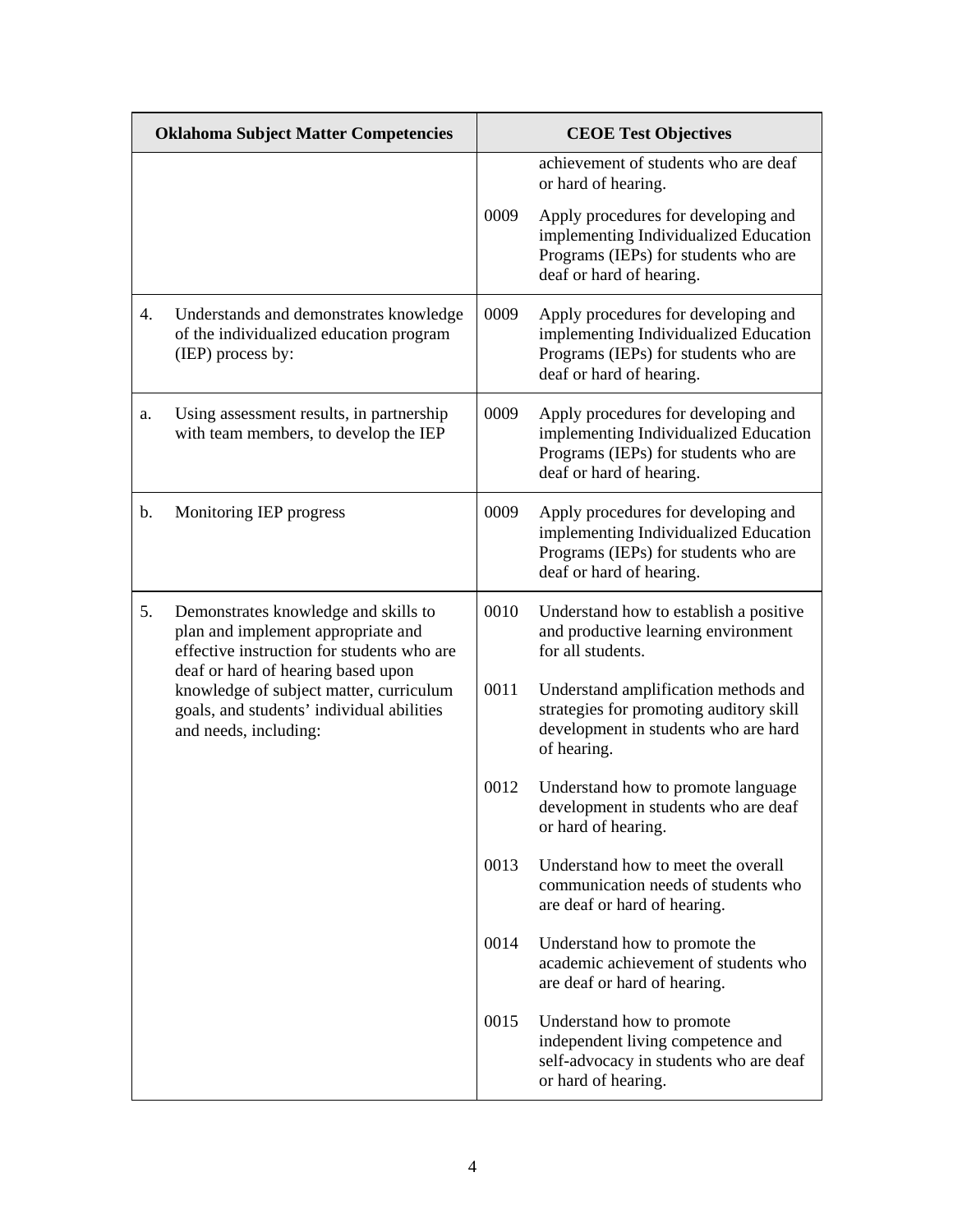| <b>Oklahoma Subject Matter Competencies</b> |                                                                                                                                                                                                                                                 | <b>CEOE Test Objectives</b> |                                                                                                                                        |
|---------------------------------------------|-------------------------------------------------------------------------------------------------------------------------------------------------------------------------------------------------------------------------------------------------|-----------------------------|----------------------------------------------------------------------------------------------------------------------------------------|
| a.                                          | Use of multimedia skills                                                                                                                                                                                                                        | 0010                        | Understand how to establish a positive<br>and productive learning environment<br>for all students.                                     |
| b.                                          | Techniques for modifying and adapting<br>curriculum and materials to meet physical,<br>sensory, cognitive, cultural, and<br>communication needs in various learning<br>environments                                                             | 0010                        | Understand how to establish a positive<br>and productive learning environment<br>for all students.                                     |
|                                             |                                                                                                                                                                                                                                                 | 0011                        | Understand amplification methods and<br>strategies for promoting auditory skill<br>development in students who are hard<br>of hearing. |
|                                             |                                                                                                                                                                                                                                                 | 0012                        | Understand how to promote language<br>development in students who are deaf<br>or hard of hearing.                                      |
|                                             |                                                                                                                                                                                                                                                 | 0013                        | Understand how to meet the overall<br>communication needs of students who<br>are deaf or hard of hearing.                              |
|                                             |                                                                                                                                                                                                                                                 | 0014                        | Understand how to promote the<br>academic achievement of students who<br>are deaf or hard of hearing.                                  |
|                                             |                                                                                                                                                                                                                                                 | 0015                        | Understand how to promote<br>independent living competence and<br>self-advocacy in students who are deaf<br>or hard of hearing.        |
| 6.                                          | Plans and manages supportive teaching<br>and learning environments that maximize<br>opportunities for visually oriented and/or<br>auditory learning and facilitates<br>participation of students who are deaf or<br>hard of hearing, including: | 0010                        | Understand how to establish a positive<br>and productive learning environment<br>for all students.                                     |
| a.                                          | Knowledge of current devices and<br>assistive technology, including their<br>application and resources (e.g.,<br>captioning, computers, augmentative<br>communication devices, etc.)                                                            | 0011                        | Understand amplification methods and<br>strategies for promoting auditory skill<br>development in students who are hard<br>of hearing. |
|                                             |                                                                                                                                                                                                                                                 | 0012                        | Understand how to promote language<br>development in students who are deaf<br>or hard of hearing.                                      |
|                                             |                                                                                                                                                                                                                                                 | 0013                        | Understand how to meet the overall                                                                                                     |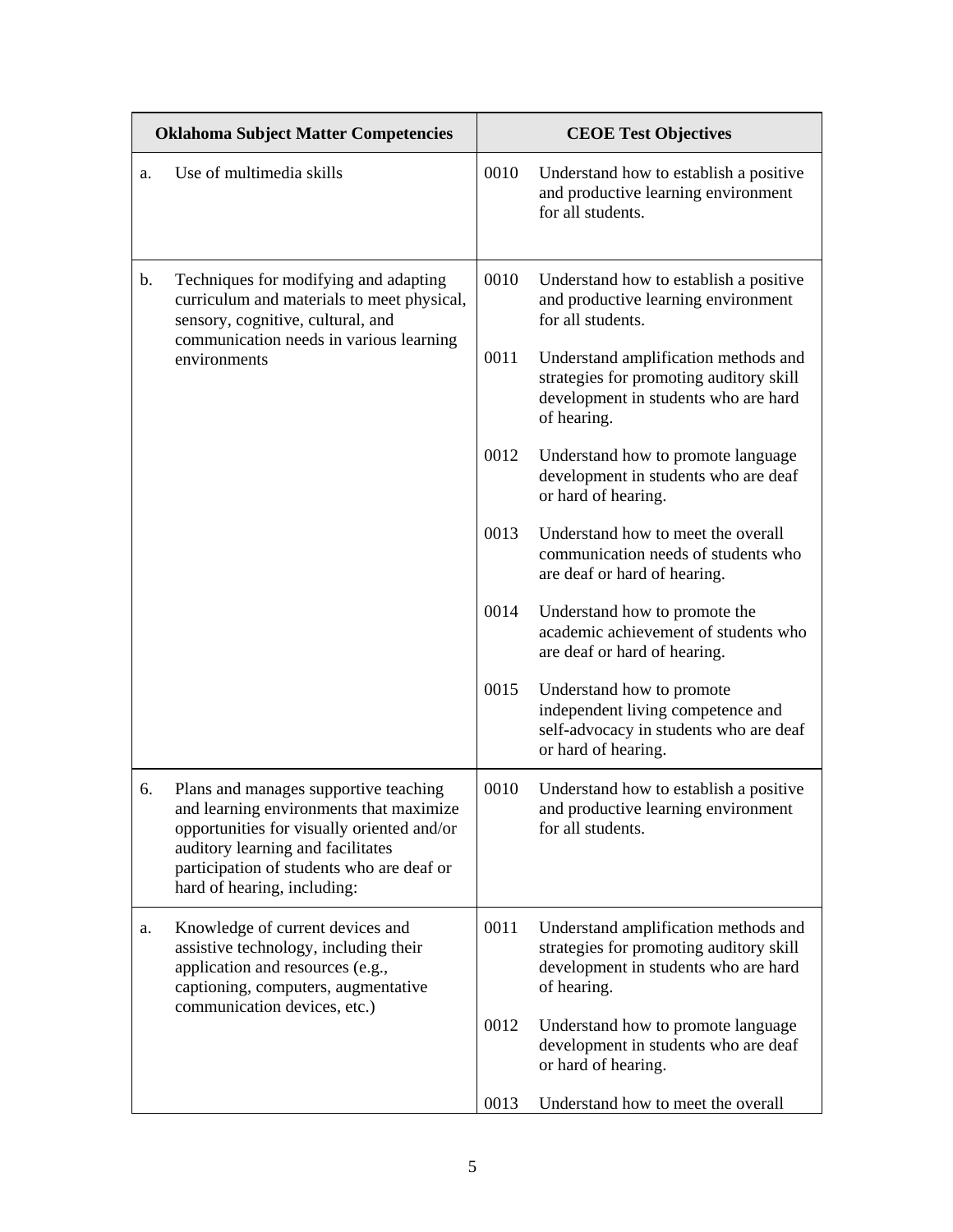| <b>Oklahoma Subject Matter Competencies</b> |                                                                                                                                                                                                                               | <b>CEOE Test Objectives</b> |                                                                                                                                                                                                    |
|---------------------------------------------|-------------------------------------------------------------------------------------------------------------------------------------------------------------------------------------------------------------------------------|-----------------------------|----------------------------------------------------------------------------------------------------------------------------------------------------------------------------------------------------|
|                                             |                                                                                                                                                                                                                               |                             | communication needs of students who<br>are deaf or hard of hearing.                                                                                                                                |
| b.                                          | Classroom management techniques                                                                                                                                                                                               | 0010                        | Understand how to establish a positive<br>and productive learning environment<br>for all students.                                                                                                 |
| 7.                                          | Demonstrates knowledge and skills in<br>managing student behavior and social<br>interaction, including appropriate<br>behavioral management and ethical<br>considerations using a variety of<br>interventions and techniques. | 0010                        | Understand how to establish a positive<br>and productive learning environment<br>for all students.                                                                                                 |
|                                             |                                                                                                                                                                                                                               | 0019                        | Understand the history and philosophy<br>of special education, key issues and<br>trends, roles and responsibilities, and<br>legal and ethical issues relevant to<br>special education in Oklahoma. |
| 8.                                          | Influences of the disability (ies) and other<br>factors impacting the child's behavior and<br>social skills.                                                                                                                  | 0001                        | Understand human development and<br>learning and the effects of hearing loss<br>on development and learning.                                                                                       |
|                                             |                                                                                                                                                                                                                               | 0002                        | Understand processes involved in<br>hearing and characteristics of all types<br>and degrees of hearing loss.                                                                                       |
|                                             |                                                                                                                                                                                                                               | 0013                        | Understand how to meet the overall<br>communication needs of students who<br>are deaf or hard of hearing.                                                                                          |
|                                             |                                                                                                                                                                                                                               | 0015                        | Understand how to promote<br>independent living competence and<br>self-advocacy in students who are deaf<br>or hard of hearing.                                                                    |
| 9.                                          | Understands how language develops<br>naturally and that early comprehensible<br>communication influences the                                                                                                                  | 0001                        | Understand human development and<br>learning and the effects of hearing loss<br>on development and learning.                                                                                       |
|                                             | development of the whole child.                                                                                                                                                                                               | 0003                        | Understand language (including oral,<br>written, and sign language) and<br>language development.                                                                                                   |
|                                             |                                                                                                                                                                                                                               | 0013                        | Understand how to meet the overall<br>communication needs of students who                                                                                                                          |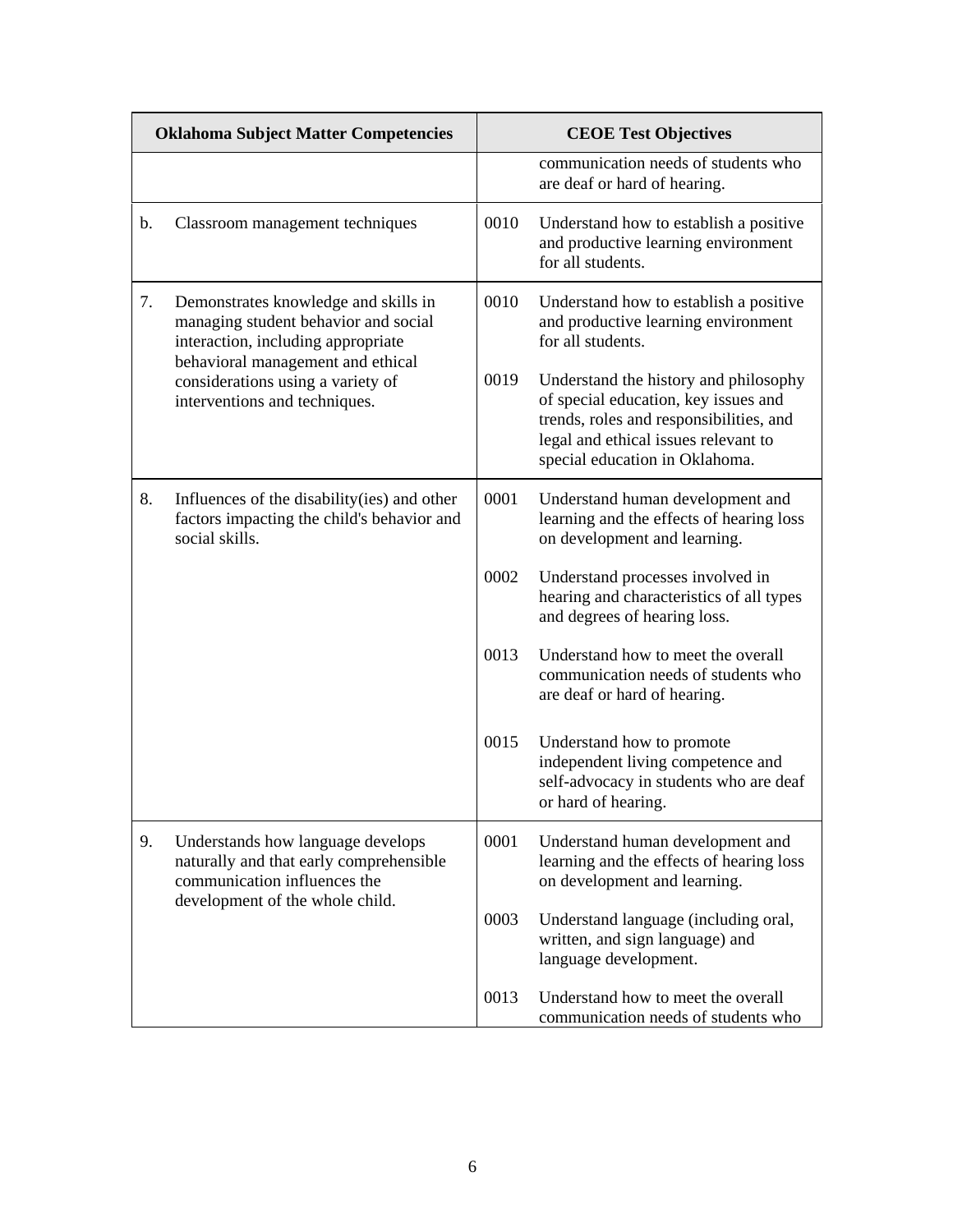| <b>Oklahoma Subject Matter Competencies</b> |                                                                                                                                                                                                                    | <b>CEOE Test Objectives</b> |                                                                                                                                                                                 |
|---------------------------------------------|--------------------------------------------------------------------------------------------------------------------------------------------------------------------------------------------------------------------|-----------------------------|---------------------------------------------------------------------------------------------------------------------------------------------------------------------------------|
|                                             |                                                                                                                                                                                                                    |                             | are deaf or hard of hearing.                                                                                                                                                    |
|                                             | 10. Demonstrates proficiency in the languages<br>and modes of communication that are<br>used in the instruction of students who are<br>deaf or hard of hearing.                                                    | 0013                        | Understand how to meet the overall<br>communication needs of students who<br>are deaf or hard of hearing.                                                                       |
| 11.                                         | Demonstrates knowledge of social and<br>cultural aspects of the deaf perspective<br>and deaf experience.                                                                                                           | 0013                        | Understand how to meet the overall<br>communication needs of students who<br>are deaf or hard of hearing.                                                                       |
|                                             |                                                                                                                                                                                                                    | 0015                        | Understand how to promote<br>independent living competence and<br>self-advocacy in students who are deaf<br>or hard of hearing.                                                 |
|                                             |                                                                                                                                                                                                                    | 0018                        | Understand how to encourage school-<br>community interactions that enhance<br>learning opportunities for students who<br>are deaf or hard of hearing.                           |
| 12.                                         | Demonstrates knowledge and skills in<br>communicating and forming collaborative<br>partnerships with families, professionals,<br>and community members to improve the<br>quality of education for students who are | 0016                        | Understand how to establish<br>partnerships with other members of the<br>school community to enhance learning<br>opportunities for students who are deaf<br>or hard of hearing. |
|                                             | deaf or hard of hearing.                                                                                                                                                                                           | 0017                        | Understand how to promote strong<br>school-home relationships.                                                                                                                  |
|                                             |                                                                                                                                                                                                                    | 0018                        | Understand how to encourage school-<br>community interactions that enhance<br>learning opportunities for students who<br>are deaf or hard of hearing.                           |
| 13.                                         | Demonstrates knowledge and skills to<br>promote successful transitions at all levels<br>of the education process and in various                                                                                    | 0014                        | Understand how to promote the<br>academic achievement of students who<br>are deaf or hard of hearing.                                                                           |
|                                             | environments.                                                                                                                                                                                                      | 0015                        | Understand how to promote<br>independent living competence and<br>self-advocacy in students who are deaf<br>or hard of hearing.                                                 |
|                                             |                                                                                                                                                                                                                    | 0018                        | Understand how to encourage school-                                                                                                                                             |